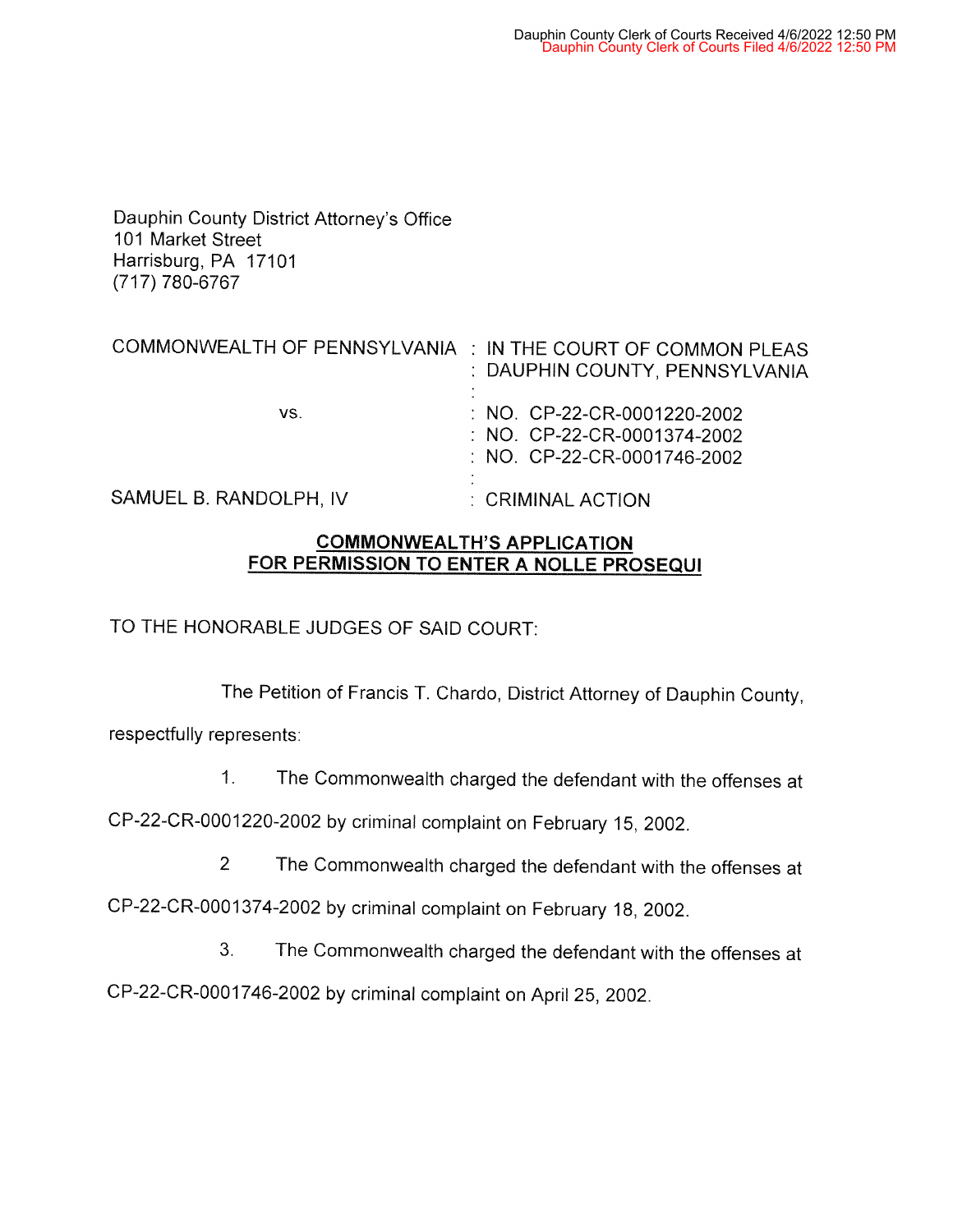4. Following his arrest as a fugitive from justice in Virginia on November 30, 2001, the defendant has been continuously incarcerated in connection with one or more of the above dockets.

5. Following a joint trial on the above three dockets, on May 14, 2003, a jury convicted the defendant of two counts of first-degree murder, multiple counts of attempted murder and other serious offenses. On the murder counts, the jury fixed the sentence at death. This Honorable Court imposed sentences of imprisonment on the other counts. (See Trial Court Opinion attached at Exhibit "A")

6. The Pennsylvania Supreme Court affirmed the judgments of sentence on May 16, 2005. (See Supreme Court Opinion attached as Exhibit "B")

7. On October 6, 2006, the defendant filed a PCRA petition in this Honorable Court.

8. On February 8, 2007, while the PCRA was pending, the defendant filed a federal habeas corpus petition in the U.S. District Court for the Middle District of Pennsylvania. The District Court stayed the habeas proceedings pending disposition of the PCRA action.

9. On February 13, 2013, this Honorable Court granted the defendant's motion to withdraw his PCRA petition so that he could pursue his federal habeas petition. There was no appeal from this order.

10. On July 29, 2019, the District Court held a hearing on the federal habeas petition.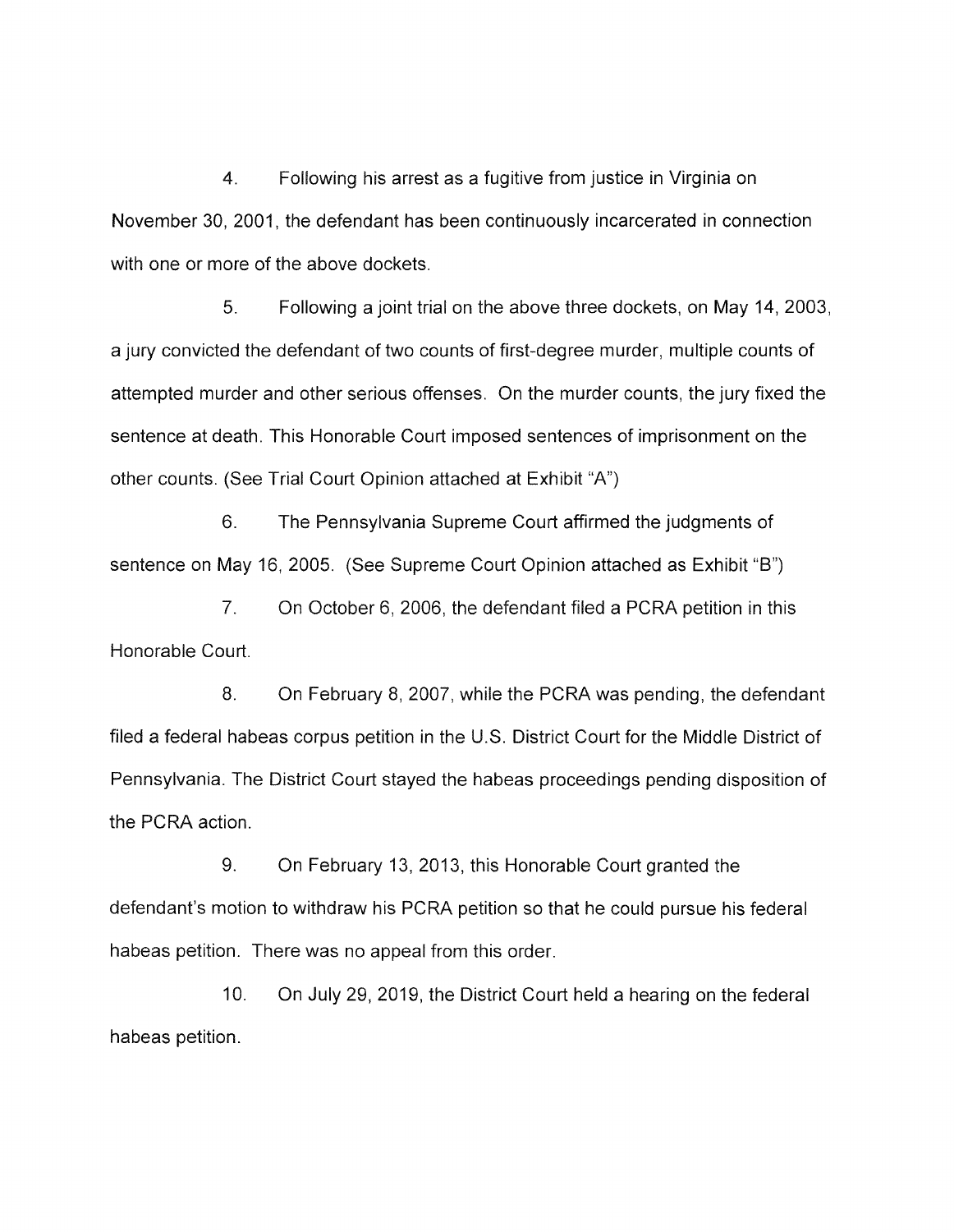11. On May 27, 2020, the District Court granted habeas relief and ordered that the defendant be released from custody if he were not retried within thirty days following disposition of any appeal from the habeas order. (See U.S. District Court Order and Opinion are attached as Exhibit "C")

12. The District Court ruled that the trial court violated the defendant's Sixth Amendment right to counsel of choice by denying a request for a continuance.

13. The Commonwealth appealed the grant of habeas relief. The Commonwealth asserted that this Honorable Court acted reasonably in denying the continuance as the defendant did not alert the court that he might be retaining new counsel until the eve of trial. The Commonwealth asserted that the case had been continued several times previously at the defendant's request and a special jury panel had been summoned for the case.

13. The U.S. Court of Appeals for the Third Circuit affirmed the grant of habeas relief on July 20, 2021.

14. The Commonwealth petitioned the Supreme Court of the United States for a writ of certiorari.

15. On April 4, 2022, the Supreme Court of the United States denied the petition for writ of certiorari.

16. By virtue of the federal habeas order, this Honorable Court has jurisdiction to act on these cases.

17. Nearly 19 years have passed since the trial testimony.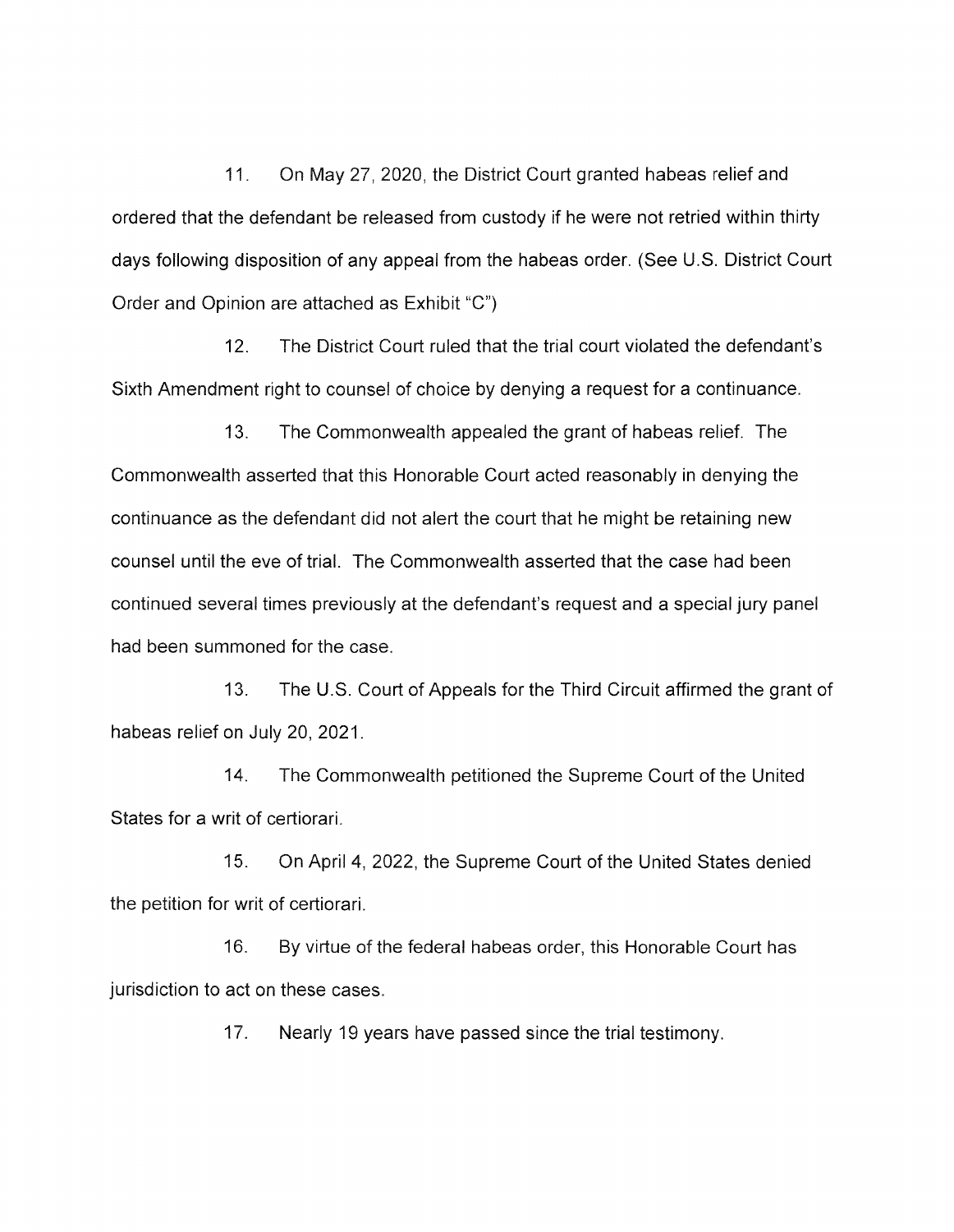18. The police affiant and the police detective who handled the evidence collection in this case have both died.

19. Other witnesses have become unavailable for other reasons.

20. For example, one of the most important witnesses at trial was Amahl Scott. He was just outside Todd and Pat's Bar when the shooter left after the shooting. While in the bar, the shooter wore a mask. As he stepped out of the bar, Scott saw the shooter remove his mask and positively identified the defendant as the shooter. Scott had known Randolph prior to the murders.

21. In March 2022, Amahl Scott indicated to Detective John O'Connor that he would not testify at any retrial. He further indicated that, if compelled to testify, he would commit perjury and would not implicate Randolph.

22. The defendant has served over 20 years and 4 months of imprisonment for these offenses.

23. The defendant is now 50 years old and asserts that he is paralyzed below the waist. The Sheriff had to transport him from SCI-Phoenix to the Dauphin County Prison by ambulance.

24. The attorney for the Commonwealth has consulted with the families of the murder victims in accordance with the Crime Victims Act, 18 P.S. §11.101 et seq.

25. Notwithstanding the firm belief that the defendant is responsible for the offenses of which he was convicted, based upon the circumstances outlined above, retrial is not in the public interest at this time.